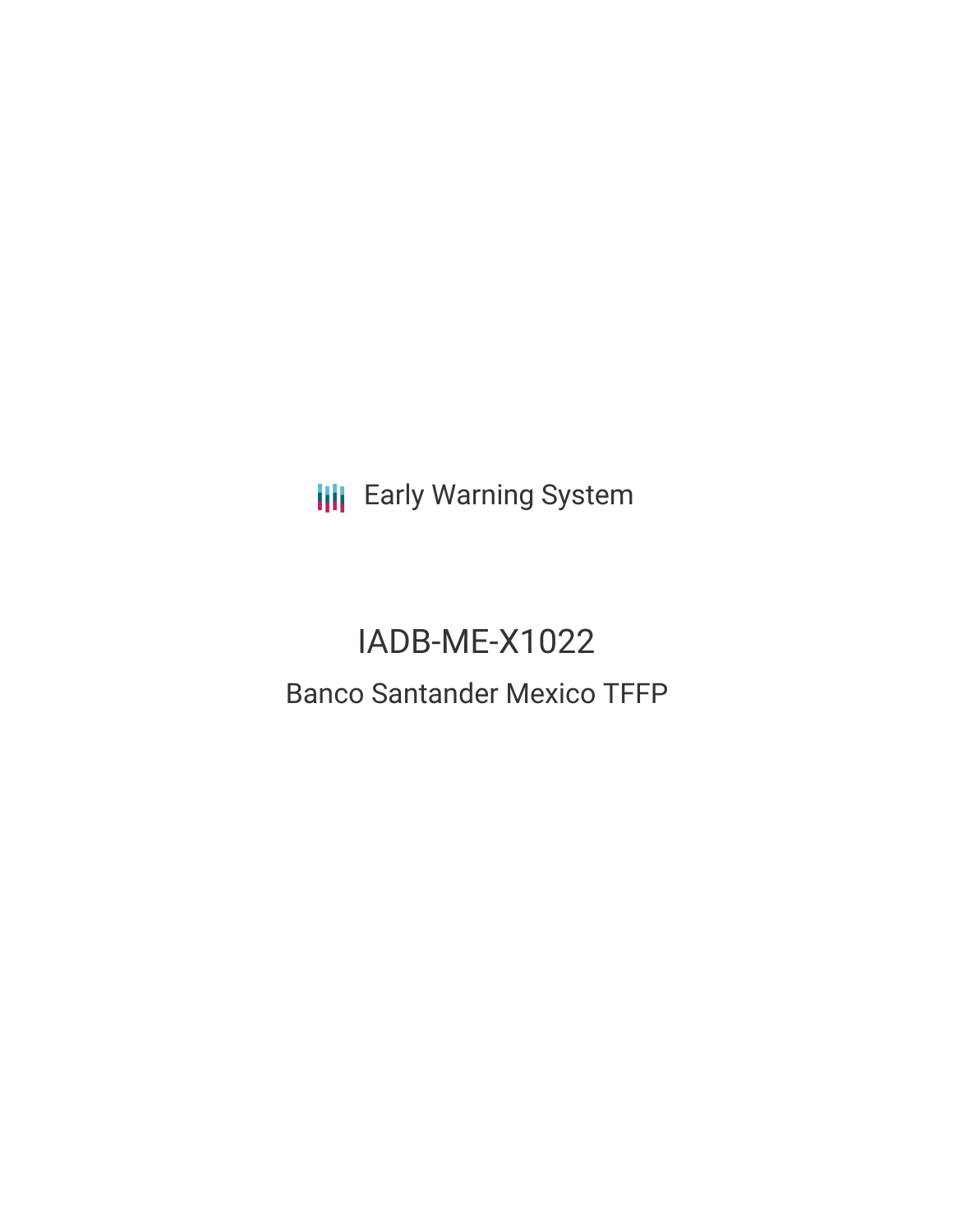## **Quick Facts**

| <b>Countries</b>               | Mexico                                 |
|--------------------------------|----------------------------------------|
| <b>Financial Institutions</b>  | Inter-American Development Bank (IADB) |
| <b>Status</b>                  | Approved                               |
| <b>Bank Risk Rating</b>        | U                                      |
| <b>Voting Date</b>             | 2014-01-27                             |
| <b>Borrower</b>                | <b>Banco Santander</b>                 |
| <b>Sectors</b>                 | Finance                                |
| <b>Investment Type(s)</b>      | Guarantee                              |
| <b>Investment Amount (USD)</b> | \$100.00 million                       |
| <b>Project Cost (USD)</b>      | \$100.00 million                       |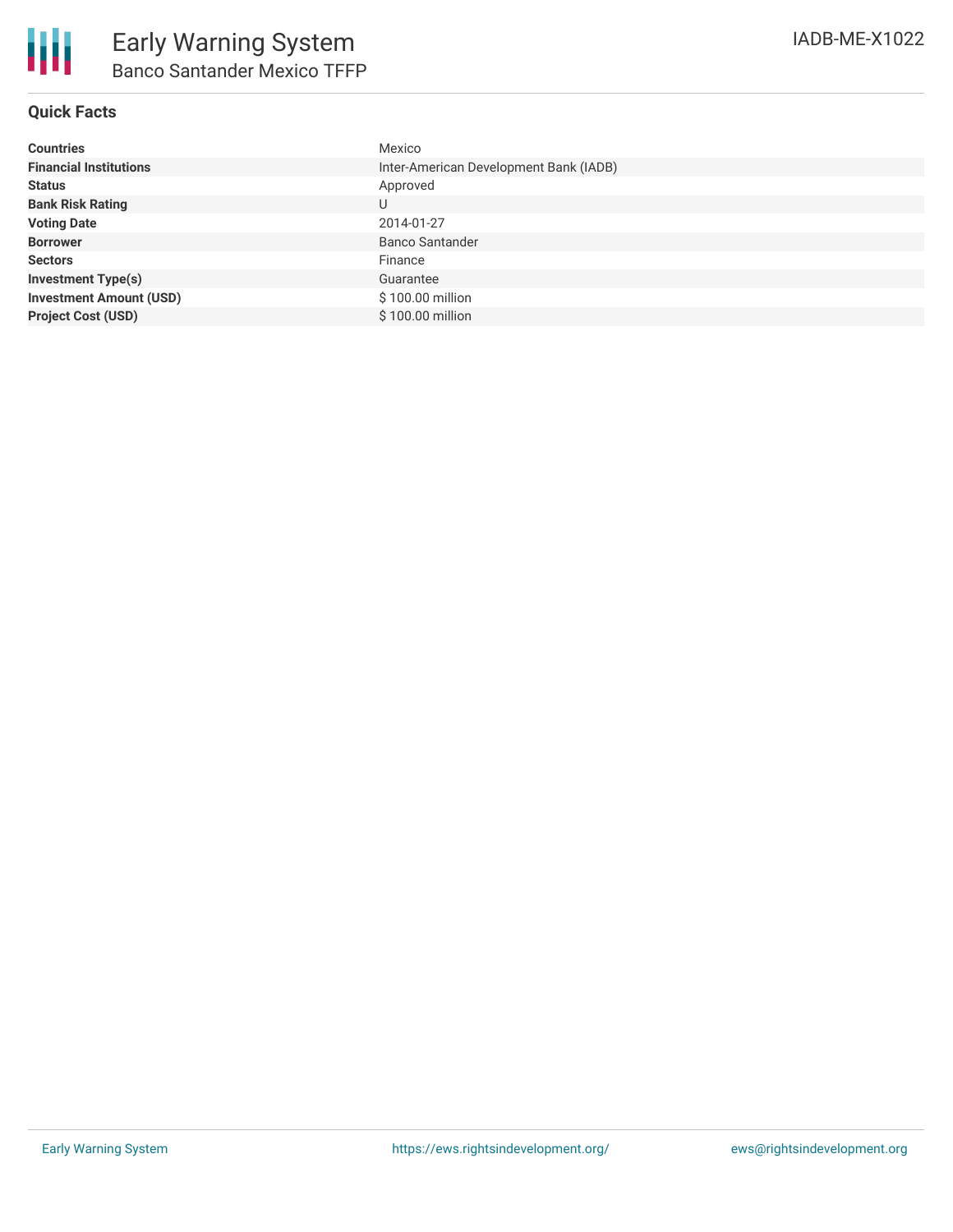

## **Project Description**

From the IDB: "TFFP Application of Banco Santander (Mexico) SA, Institution de Banca Multiple, Grupo Financiero Santander as Issuing Bank for an uncommitted line for up to US\$30 million to support trade finance transactions of up to 3-year term, as well as their participation as Confirming Bank under the Program."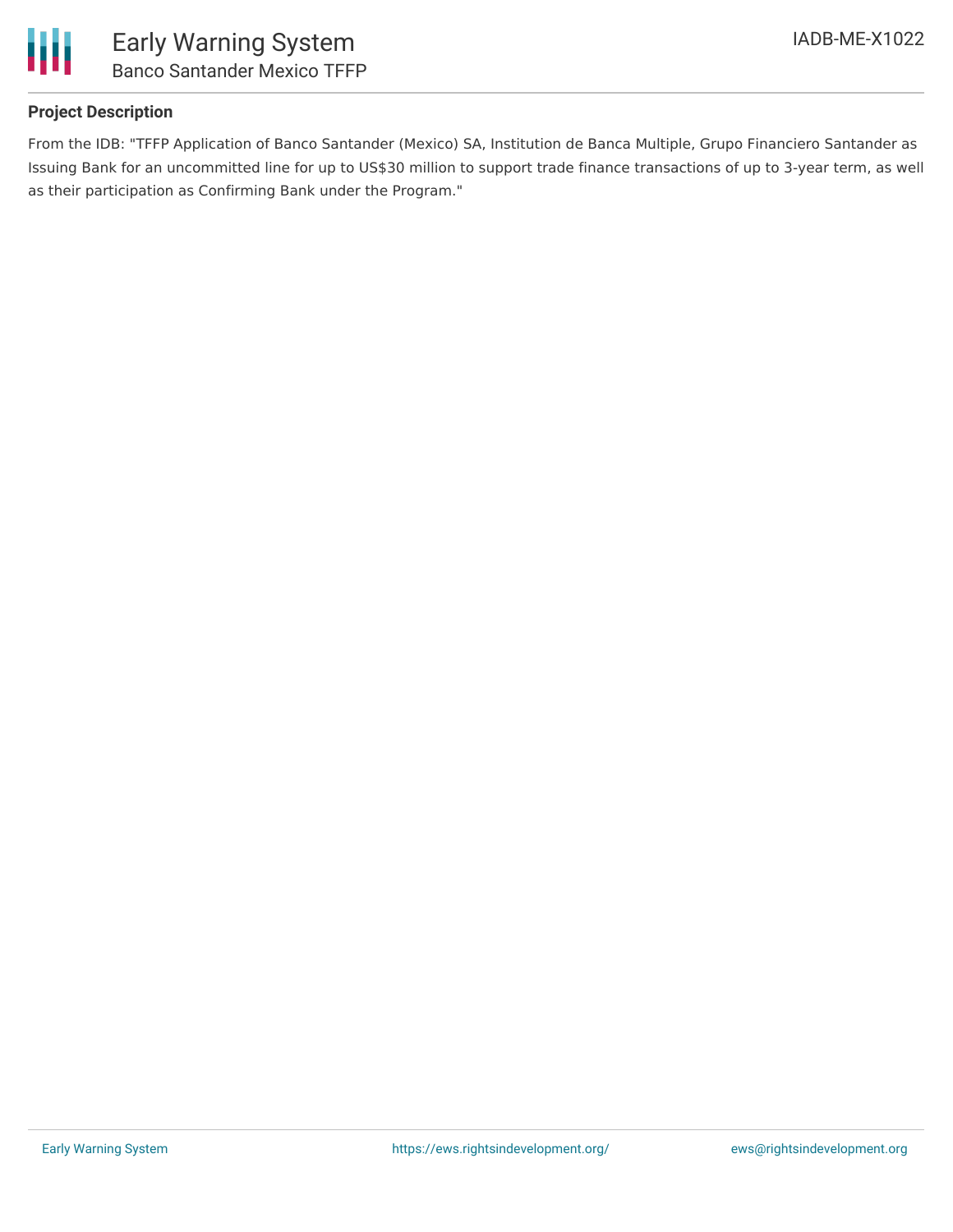#### **Investment Description**

• Inter-American Development Bank (IADB)